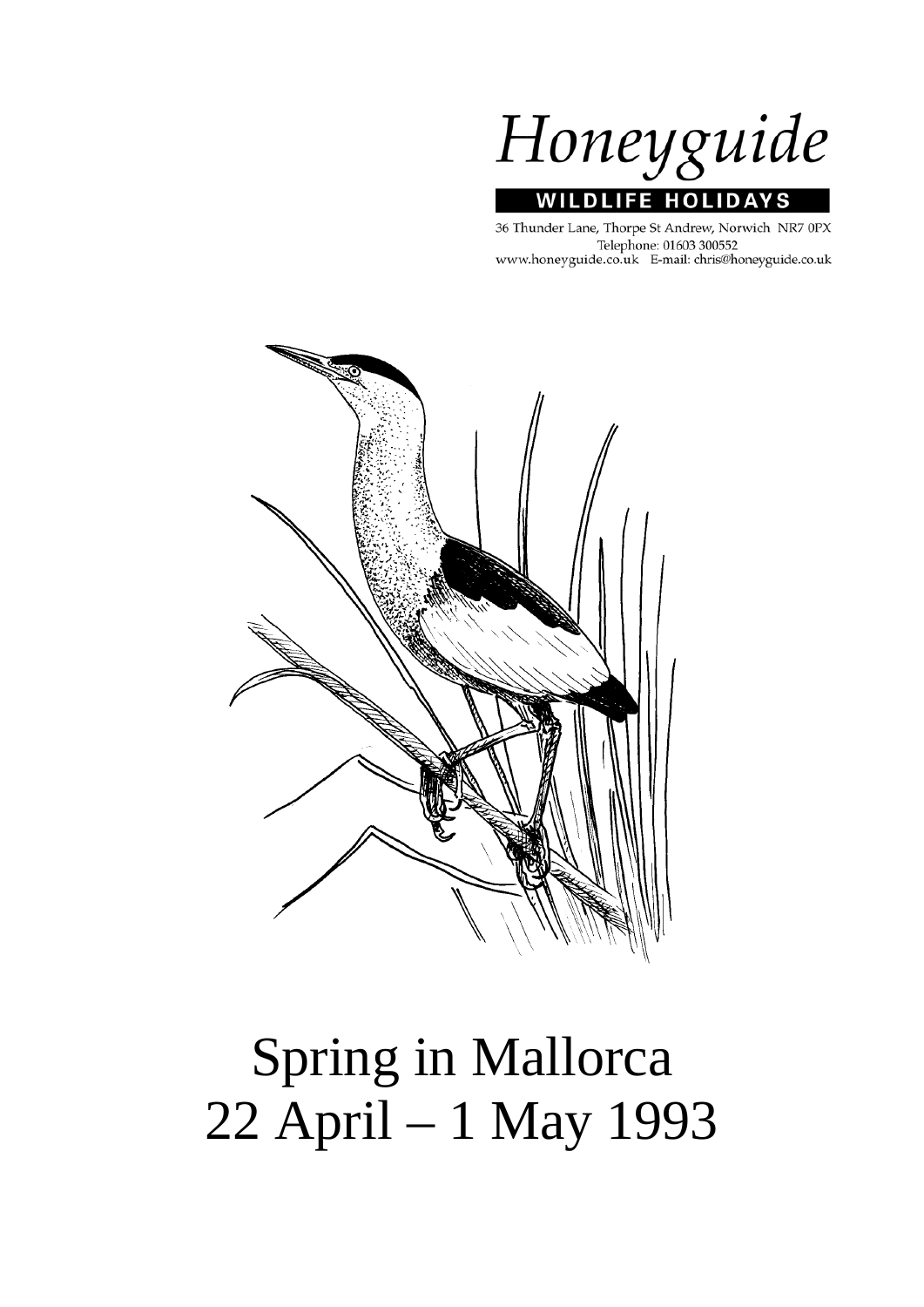**Spring in Mallorca 22 April – 1 May 1993** 

List of participants

Ron & Rosemary Thwaites

Michael & Jill Platten

Jo & Jumbo Burrough

Teresa Read

Ethel Bidwell

John Durdin

Leader: Ivan Nethercoat

*Illustrations by Rob Hume Front cover: little bittern* 

*Report written by Ivan Nethercoat* 

During the course of the holiday, a cheque for £225 was given to the Grup Balear d'Ornitologia i Defensa de la Naturalesa (GOB). A thank you letter from GOB's Xesca Crespi is printed at the end of this report, outlining some of GOB's present and future conservation work (not in the web version).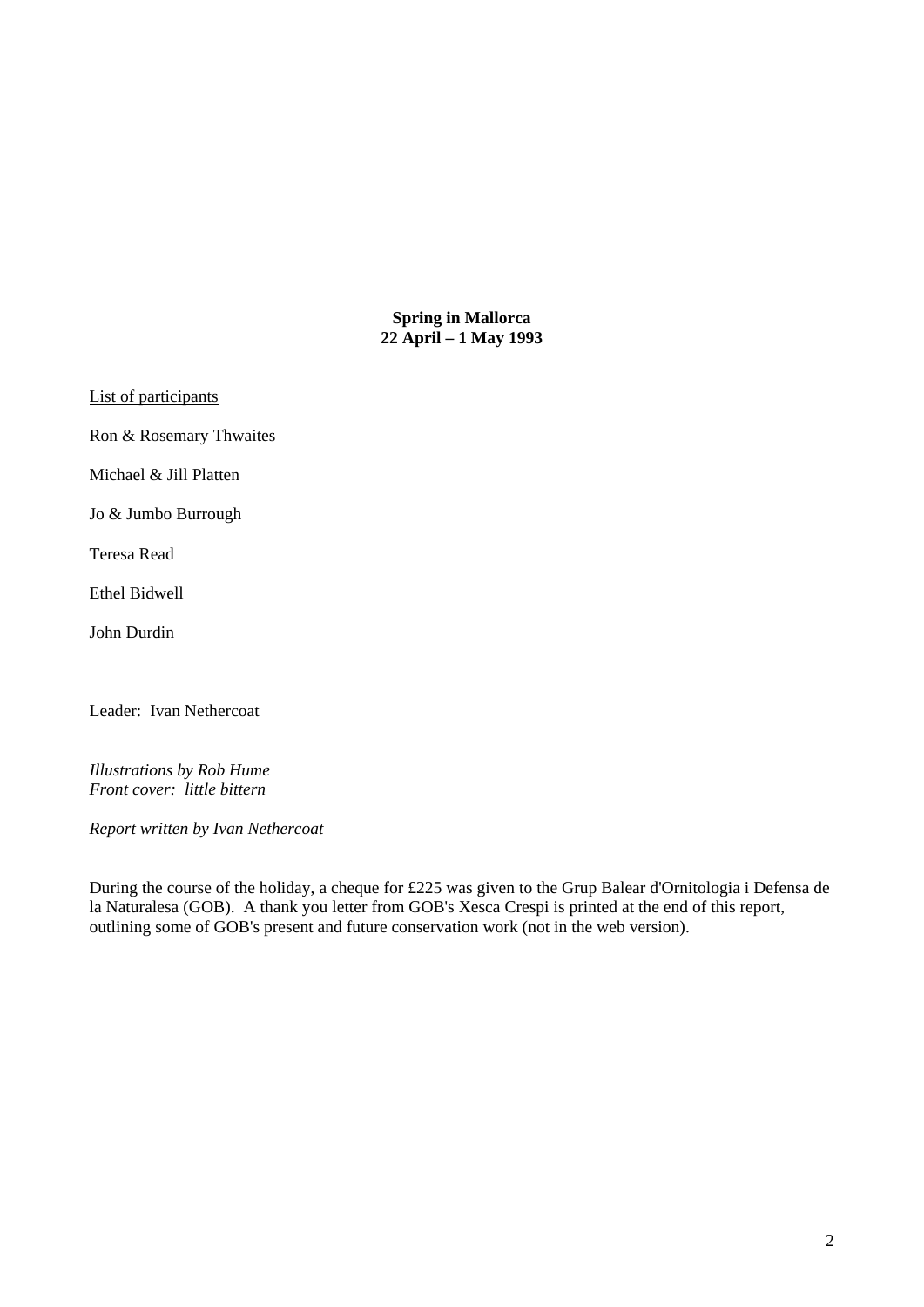# **SPRING IN MALLORCA APRIL 1993**

# Thursday 22 April - Heathrow to Puerto Pollensa

A pleasant flight with British Midland took us to a cool Palma, where the vehicles for the rest of the week were waiting as planned. After a few moments juggling with the luggage and bunjy ropes we set off for the hotel at Puerto Pollensa.

Suitably refreshed, we took a short drive to a nearby river running through olive groves and farmland; here were many swallows feeding and resting while on migration while in the bushes willow warbler, garden warbler and chiffchaff were all chasing insects around the olives and scrub alongside the water.

### Friday 23 April - Albufera and Albufereta

Puerto Pollensa is one of the most popular venues for birdwatchers as it is ideally placed for visiting the best sites on the island and is a peaceful town with a beautiful bay surrounded by rugged mountains, quite unlike the Mallorca one may have imagined from glossy brochures.

Our first full day took us to two of the best wetland sites on the island, just a few miles from the hotel. Albufereta is a marsh that is well known for its birds and flowers and has the advantage of having an abandoned house alongside with a balcony that conveniently overlooks the lake and marsh. Black-winged stilts nest here and feed alongside herons and egrets in the lake while the grassland on the shore is home to Iberian yellow wagtails and beautifully marked stonechats. A small area of limestone is the impoverished home of mirror orchids and serapias (tongue orchid), one of the few places where we saw orchids, as well as star clover and wonderful wild Allium.



On to the Albufera and a contrast of management in that this special area is now a Natural Park, thanks to the local conservation organisation GOB. On the edge of the park are some disused salt pans that are often a favoured place of migrating waders. Here were wood sandpiper, little ringed plover, black-winged stilt and the noisy great reed warbler. Close inspection of the road was also rewarded with some fine mole crickets.

In the reserve itself we were accompanied to the sound of nightingale, Cetti's warbler, serin and great reed warbler, a real Mediterranean chorus. Much to our surprise were two black vultures flying very high overhead into the northern mountains.

### Saturday 24 April - Ternelles

The mixed weather was against us today. Only open on Saturday mornings, Ternelles is a beautiful valley and channel for many migrant birds if the weather is right. Our journey started off OK, with woodland birds such as firecrest, wren, pied flycatchers and spotted flycatcher. The weather soon gave up on us and even the trees proved inadequate in their protection and we had to take shelter under the bridge over the dried up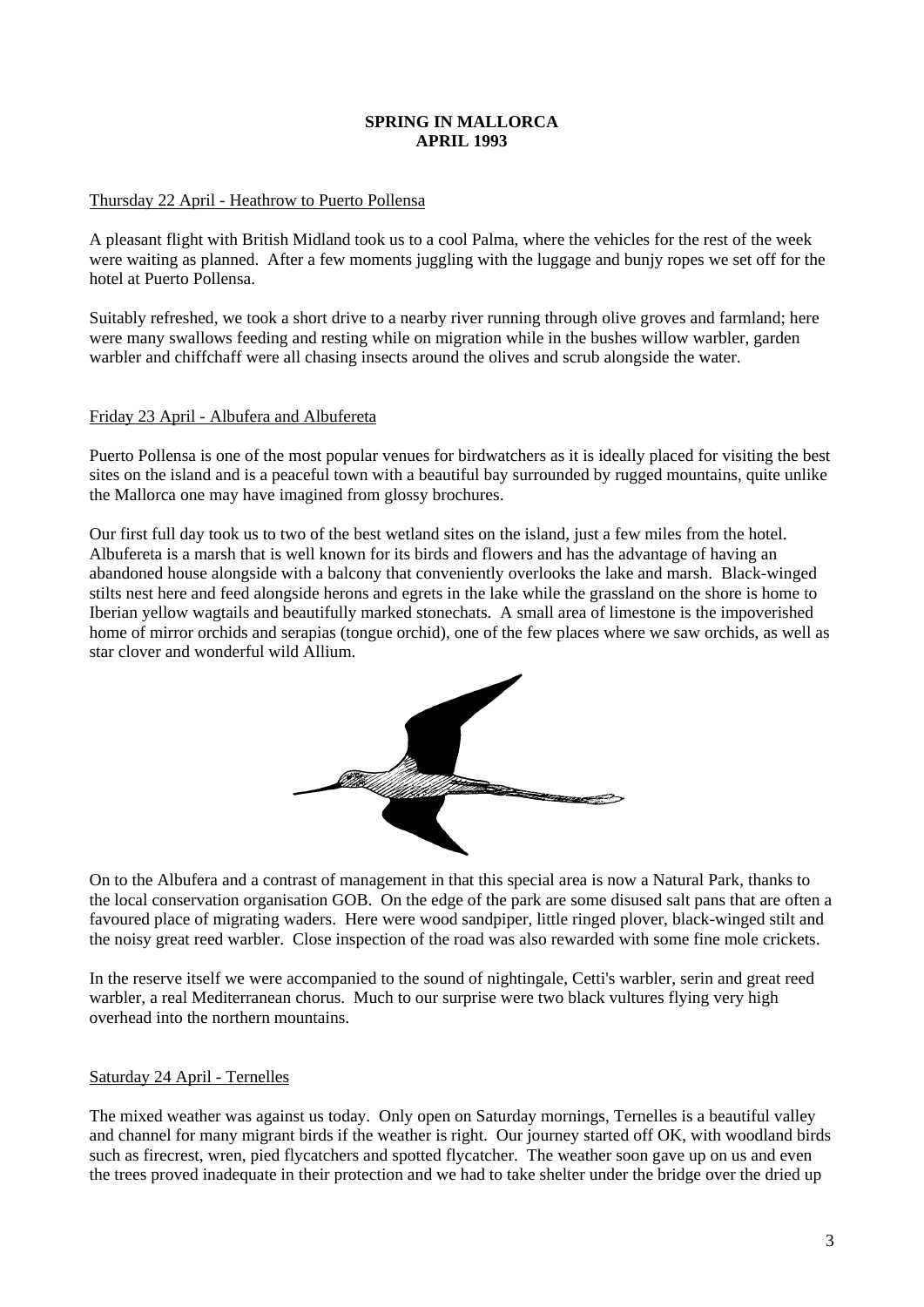river bed. Eventually the rain stopped and we had lunch among the asphodels before a walk back to the vehicles. Marsh harrier, booted eagle and peregrine performed overhead but there was no sign of the giants of European birds, the black vulture, often sighted on this walk.

## Sunday 25 April - Mountains

Today was due to be the trip to Cabrera but strong winds and rain cancelled all boat trips. Instead we headed into the mountains, stopping at viewpoints along the way to look for birds of prey but heading for the reservoir at Cuber and then on to the botanic Gardens at Alfabia. The drive was spectacular, especially from Cuber onwards when the hairpin bends took us up 3000 feet of mountain in a few miles. Unfortunately the gardens were closed, despite what it said in the guide books! Some of the birds did perform, however, with very good views of black vulture and red kite.



A welcome stop in a nearby town for coffee ended in near disaster when John got back in the car and thought his well travelled hat was a bit smelly only to discover that the car was almost on fire! An electrical fault had developed and smoke was pouring out of the steering column. A short 'phone call to the hire company and a new car was delivered within the hour, not bad for Sunday service!

While waiting for the new car, the minibus took the rest of us to the Albufereta for the evening. Quail were, as usual, heard but not seen, trying to avoid the hunting marsh harrier, perhaps. Nearby, little egrets were feeding alongside grey herons and stilts while in the reeds the swallows were starting to roost.

### Monday 26 April - Albufera

The wet and windy weather continued but got better to the south of Pollensa so it was decided to visit the Albufera again as there were many areas we had not had time to visit before. Because of much needed resurfacing, the road to the visitor centre was closed to traffic. As luck would have it, the rain decided to come down as we were half way between the car and the centre. The group was now proficient at donning waterproofs at a moments notice and on we went!

The visitor centre is in the centre of the marsh and has several hides within easy reach as well as some interesting paths through the marsh. This is a truly superb reserve, like a 4000 acre Minsmere with reeds 15 feet high! The rough weather had brought in some migrant birds that were trying to re-fuel on their journeys north. Curlew sandpiper, wood sandpiper and black tern as well as the resident moustached warblers and marsh harriers were here but perhaps the most impressive birds were the swallows and swifts. Literally thousands of these birds were feeding only a few feet above the ground in enormous flocks. Seeing these birds on migration in such huge numbers is a magical sight and really makes you realise why areas such as this are so important for the birds that may be making their way to our gardens.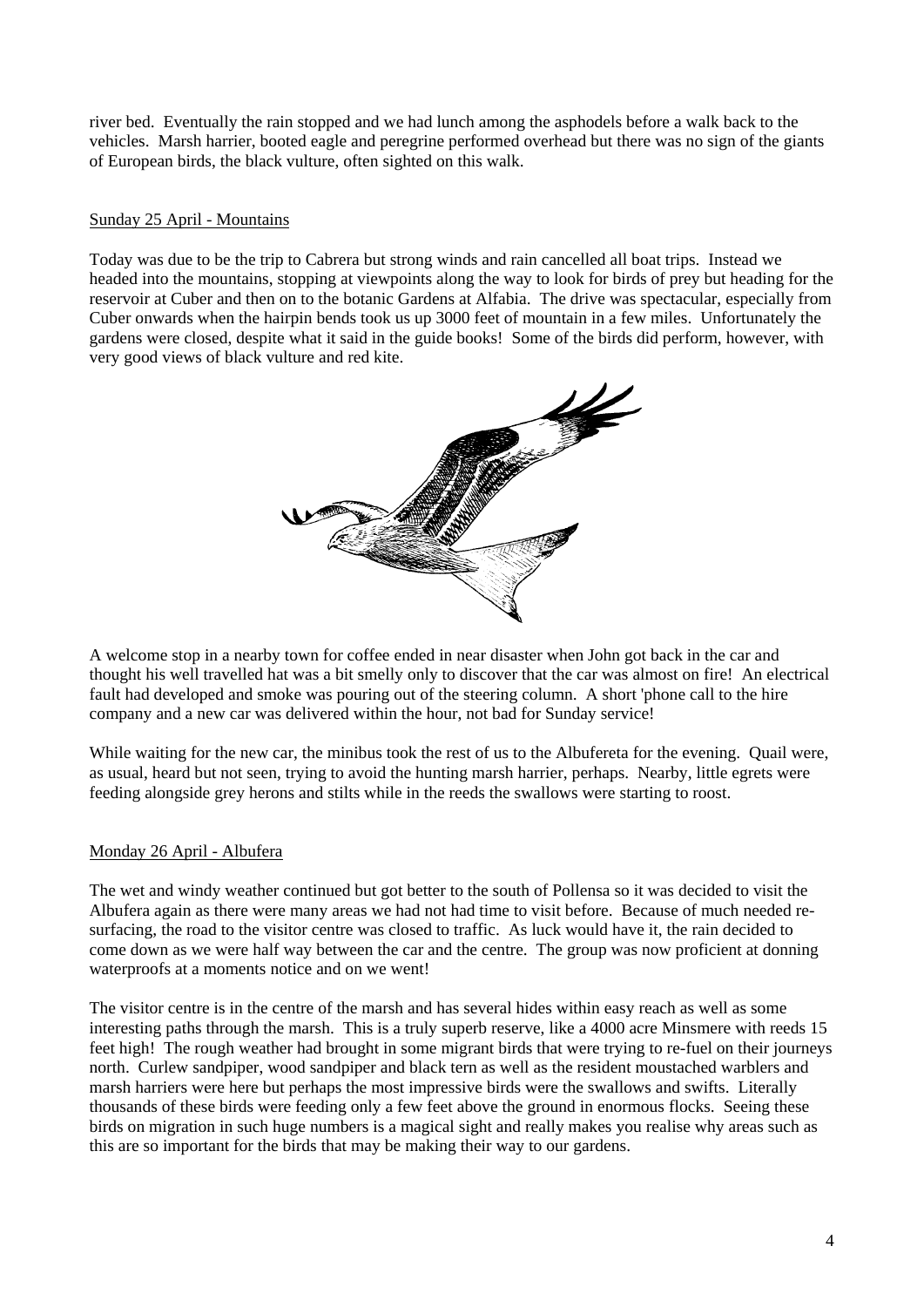Look in any field guide and you will see many different races of yellow wagtail. The bad weather of the last few days brought many of these races to the island and some of the males of the Scandinavian race *thunbergi* (grey-headed) were particularly impressive.

Before returning to the hotel, we drove to the water treatment works at the back of the reserve. This is not the prettiest area on the island but it does seem to attract some interesting birds. From the hide we were able to watch up to 15 black terns, some feeding very close and others sat alongside a gull-billed tern and three whiskered terns. Here too were one or two recently released white-headed ducks, a very rare bird in the wild in Europe.

### Tuesday 27 April - Formentor Peninsula

The north eastern tip of the island is an impressive peninsula of mountains and hairpin bends. First stop was the Mirador, a spectacular viewpoint with a sheer drop to the sea hundreds of feet below. From here, crag martins fly at eye level or below and the blue rock thrush sings out his song using the cliff face to amplify his voice.

On to the lighthouse at the end of the range for more wonderful seascapes but very few migrants. From here though Cory's shearwater were easy to spot from our high viewpoint and as we were watching an osprey flew close to the cliff below us. Two alpine swifts were playing on the wind over the hills as the car park began to get busy so we then made our move on to Casas Veyas, a small farm that straddles the road to the lighthouse.

The open fields and fig trees are a magnet for birds and a good spot for seeing some of the woodland species. Pied flycatcher, whinchat and redstart were feeding among the figs while higher up the hill we were very fortunate to get some very close views of both subalpine warbler and the elusive Marmora's warbler. On the way back to the car, the path winds through the pine woods and is a good spot for the Mallorcan variety of crossbill. These are often very approachable and today was no exception. Ron's superb telescope was soon set up on a bird that was feeding in a nearby tree allowing everybody very detailed views of these superbly adapted birds.

### Wednesday 28 April - Cabrera

At last, a chance to get onto the island of Cabrera, the first National Park of the area. A long drive to the south of the island and the port was bathed in sunshine but the wind had not died down. We joined a school party aboard a small boat and set sail. Last year this trip was made on a flat calm sea and was very pleasant. This year the sea was a little less pleasant! Yours truly was distinctly off colour by the time we reached the

island and spent most of the journey in the smallest room on the boat. In between feeling ill there were some very close views of Cory's and Mediterranean shearwater as well as Audouin's gull, an important breeding bird on the island.

Our time on the island was cut short but once recovered we went for a pleasant walk along the main valley. The weather was warm and sunny for a change and the fields at the bottom of the valley had tawny pipit, whinchat, wheatear and flocks of corn buntings with a peregrine overhead. This is a beautiful island with a lovely atmosphere and again we were fortunate to

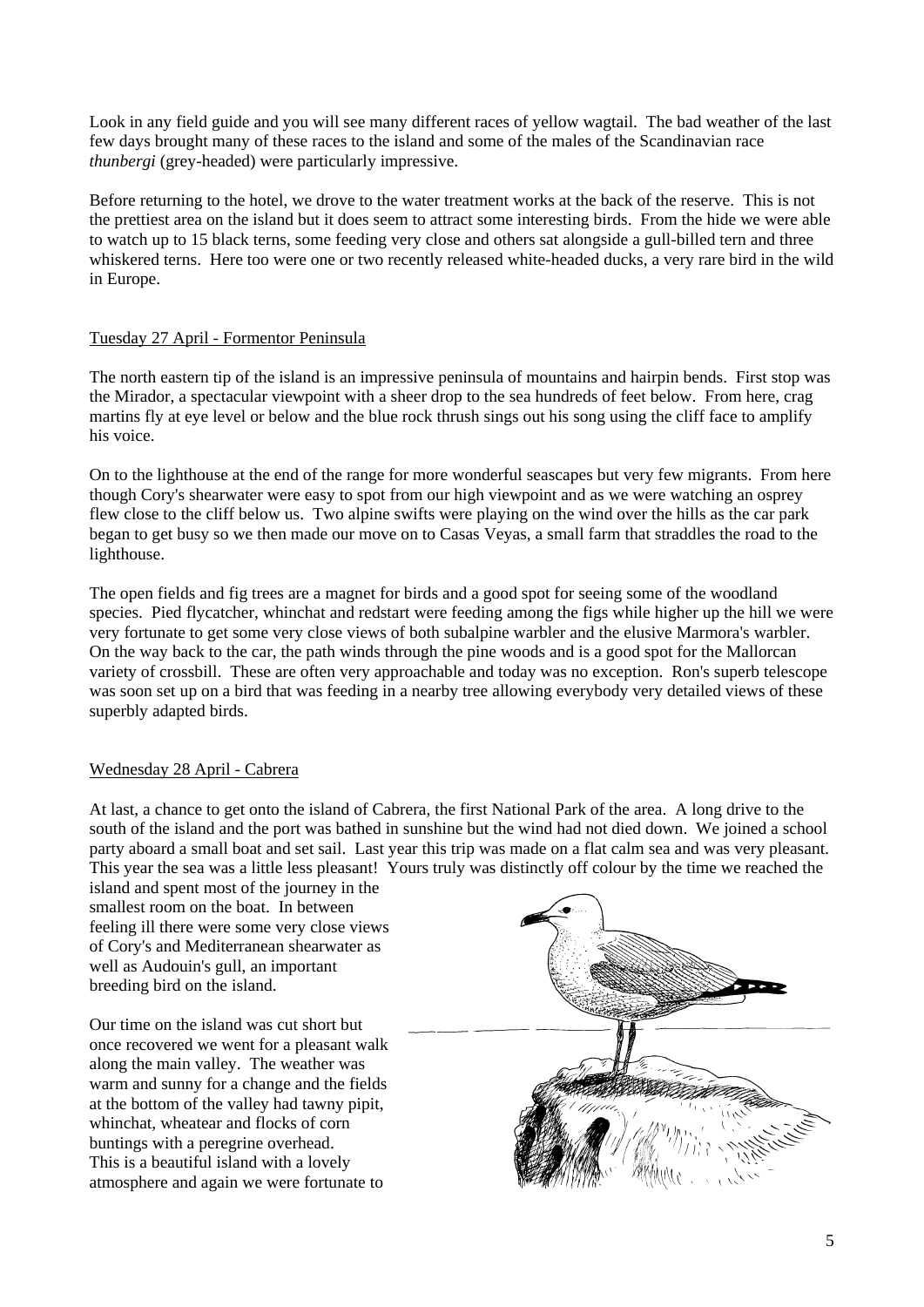be able to make this journey that is still off the itineraries of most tours to Mallorca. We were pleased hand over Honeyguide's cheque to Xesca from GOB; she had joined us for the trip having kindly arranged it for us.

The return journey was much more pleasant and again the shearwaters came very close to the boat

### Thursday 29 April - Mountains

As if to emphasise the point that the weather is changeable, today was spent mainly in torrential wind and rain. In an attempt to beat the weather we headed for the Torrente de Pares on the northern shore of the island. I'm not sure if John has recovered from this drive yet with its amazing number of hairpin bends, leading to a popular tourist area. The sight is very spectacular but does get very busy with people. We arrived before the crowds and left to find that the bends we had approached with difficulty in an eight seater minibus were now being taken with apparent ease by 50 seat coaches!

Lunch was spent inside a rain lashed minibus alongside the reservoir at Cuber. After lunch a few of us braved the wind to get some fresh air and took a walk to the quarry. John took great delight in a snowball fight as we went along but to our surprise we were also greeted by a close fly-past of a lone black vulture in what were the most appalling conditions for a large bird of prey. The rain eased off to allow brief views of rock thrush at the quarry but made up for it as we walked back to the bus and successfully drenched all of us.

#### Friday 30 April - Free day & return to Albufera

 A free day for shopping, sightseeing or birdwatching! The party did its own thing in the morning and met up again in the afternoon for another visit to the Albufera. Each visit here is different and something new always turns up. Today was no exception with all the usual birds plus some very close, summer-plumaged curlew sandpipers and spotted redshanks but the real stars were a couple of very obliging little bitterns. These birds are usually very difficult to see but here they were feeding out in the open a matter of feet away, a fitting end to a very pleasant and very enjoyable week thanks to some good birds and some great company. Who needs good weather!

### FLOWERS AND PLANTS

A few of the more interesting flowers found included squirting cucumber, friars cowl, Italian arum, *Cyclamen balearicum*, star of Bethlehem, tassel hyacinth, yellow bartsia, pyramidal orchid, mirror (or mirror of Venus) orchid, asphodel and hollow-leaved asphodel, sickle medick, star clover, Bermuda buttercup (Oxalis pres-capre), crown daisy (both yellow and yellow/white), field gladiolus, a 'spiny pincussion' *Astragalus balearicus*, Greek spiny spurge, Mediterranean spurge, giant fennel and the widely escaped Hottentot fig. In the wetlands there was giant reed as well as common reed; greater birdsfoot trefoil and the leaves of sea squill were noted.

Trees and shrubs included kermes & holm oak, carob, judas tree, Aleppo pine, Phoenician juniper, funeral cypress, a tree heath *Erica multiflora* and spring heath *Erica herbacea*, and the dwarf fan palm *Chamaerops humilis*. Several cistus species were probably *C. albidus, C. monspeliensis* and *C. salvifolius*. A range of more exotic Mediterranean species included jacaranda, canary date palm and date palm, lemon and orange trees, pepper tree, mimosa, rubber tree, oleander and prickly pear.

A list of flowers and other plants noted on the holiday, compiled by Jumbo Burrough, is available from the Honeyguide office. The above are some highlights from these notes.